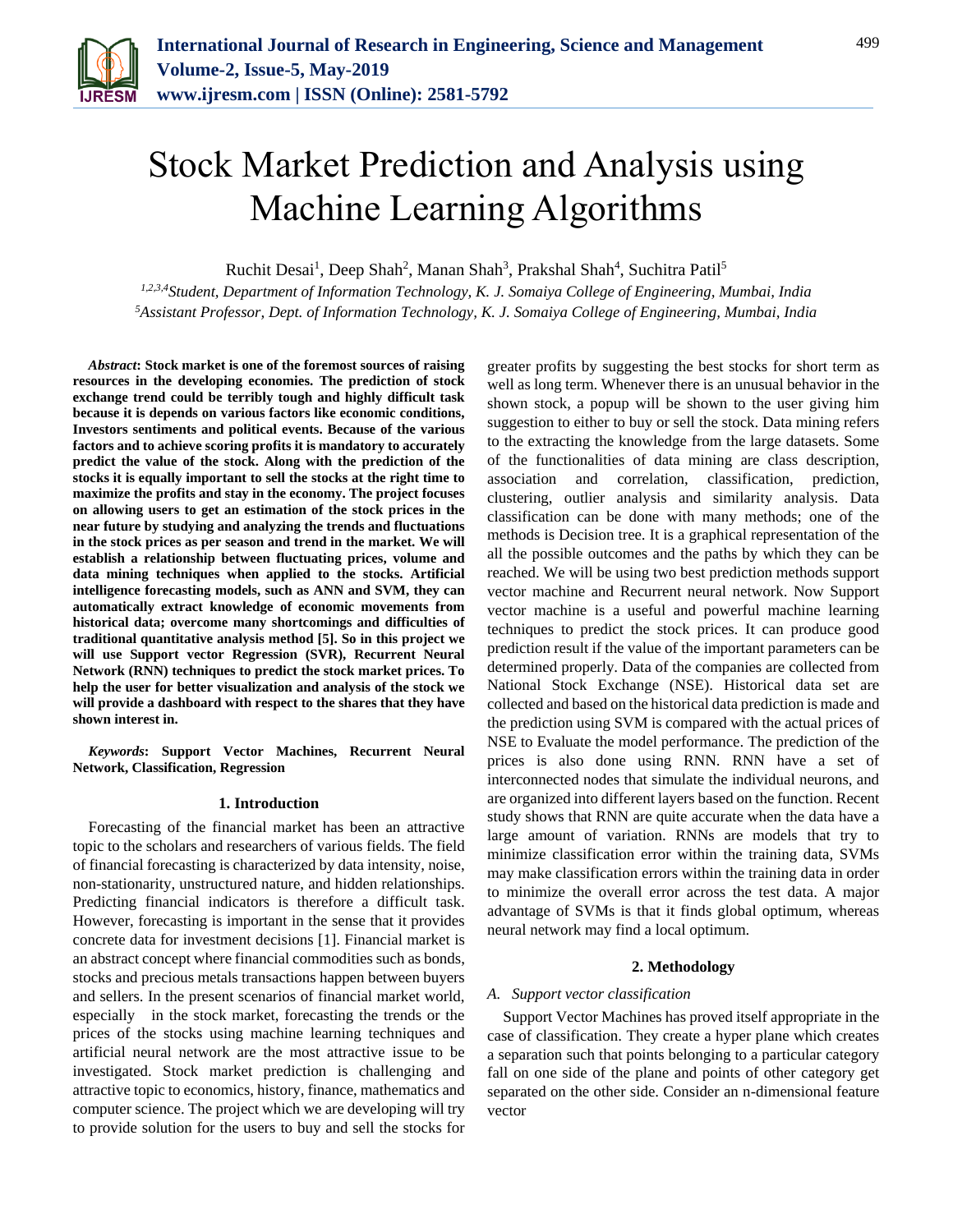

 $x=(X1, \ldots, Xn)$ . The linear boundary or (HyperPlane) is given as  $β0+βX1+....+βnXn = β0+n[1=1 βiXi=0$  (1)

So According to the formula elements in one category should be greater than 0 and In one category should be less than 0. With labeled examples 
$$
\beta 0 + \sum n = 1 \beta iX = y
$$
, where y is the label. In our classification, y belongs  $\{-1,1\}$ . Below equation is the HyperPlane Equation with Linear products

$$
Y = \beta 0 + \sum \langle i \text{y} i \text{x} \ (i) \ast \text{x} \tag{2}
$$

Here the operator \* denotes the inner products . Note that the inner product is weighted by its label. The optimal hyper plane is the set of classifier with maximum distance for a given finite set of learning patterns. The maximum margin hyper plane (MMH) best splits the data. MMH may not create a perfect differentiation between the classes, but we can add error variables  $\Sigma$ 1,... $\Sigma$ n and keep their sum below some Budget B. The crucial element is that only the points closest to the boundary matter for hyper plane selection; all others are irrelevant. These points are known support vectors, and the hyper plane is known Support Vector Classifier (SVC) since it classifies each support vector into one of the classes.

## *B. Support Vector Regression*

Consider the problem of approximating the set of data,

$$
D = n(x1,y1), \dots (x1,y1) \text{ o }, xRn, yR,
$$
\n(3)

With the linear function,

$$
F(x) = \left(\begin{matrix} 1 \\ x \end{matrix}\right) + b \tag{4}
$$

The minimum of the Optimal Regression Function is given as,

$$
\left(\frac{1}{2}, \frac{1}{2}\right) = \frac{1}{2} + C \sum_{i} \left(\frac{1}{2}, \frac{1}{2}\right)
$$
 (5)

Where C is pre-specified value, and  $\vert \cdot \vert$  + are slack variables. These slack variables represents upper and lower constraints on the outputs of the system.



Fig. 1. Displays the epsilon parameters which are used in support vector regression while using Epsilon-sensitive loss function

The quality of estimation is measured by the loss function  $L(y)$ . SVM regression uses a new type of loss function called  $\Sigma$ insensitive loss function proposed by Vapnik:

0 for  $|f(x)y| < \sum$ 

 $L(y) = |f(x)-y|-\sum$  otherwise

SVM regression performs linear regression in the highdimension feature space using  $\Sigma$ - insensitive loss and, at the same time, tries to reduce model complexity by minimizing  $\|\cdot\|$ <sup>2</sup>. This can be described by introducing(non-negative) slack variables  $\vert I_1 \vert_{i=1}^*$  i-1....n to measure the deviation of training samples outside  $\Sigma$ - insensitive zone. Thus SVM regression is formulated as minimization of the following functional:

Min 
$$
||\|^{2} + C\sum(\binom{1}{i}, \binom{+_{i}}{i})
$$
  
\n $Y_{i} - f(x_{i}, \sqrt{2}) < \sum + \binom{1}{i}$   
\n $f(x_{i}, \sqrt{2}) - Y_{i} < \sum + \binom{1}{i}$   
\n $\binom{1}{i} \binom{+_{i}}{i} > 0, i = 1, \dots, n$  (6)

#### *C. Approach*

In this project the stock price is obtained from NSE. Dataset obtained from, NSE preprocessed to make it suitable for the training model. The parameters taken for consideration are Date, High, Low, Open, Close, Adj close over the long period turnover. Based on this parameter the variance was calculated. The idea was that the stable companies will have a small variance as their prices do not fluctuate as much. Finally, the future prices of the stock are estimated using SVM regression algorithm. SVM regression is trained on the historical dataset of the companies which has input parameters as opening and closing prices, Lowest and Highest prices over the days and volume sold in those days. Dataset used had historic trends and patterns over the past years.

Table 1 Describes the dataset used for the implementation purpose. The dataset consists of High, Low, Open, Close, Adj Close and volume of the stocks

| traded         |                  |       |       |       |       |                |           |
|----------------|------------------|-------|-------|-------|-------|----------------|-----------|
|                | A                | B     | C     | D     | E     | F              | G         |
| 1              | Date             | High  | Low   | Open  | Close | Volume         | Adj Close |
| $\overline{2}$ | **********       | 24.95 | 24.48 | 24.94 |       | 24.53 17714100 | 21.98225  |
| $\overline{3}$ | 1/4/2010         | 25.19 | 24.66 | 24,66 |       | 24.85 26795000 | 22.26902  |
| $\overline{4}$ | 1/5/2010         | 24.85 | 24.35 | 24.72 |       | 24.82 28669900 | 22.24213  |
| 5              | 1/6/2010         | 24.92 | 24.38 | 24,77 |       | 24.46 24560700 | 21.91952  |
| 6              | 1/7/2010         | 24.61 | 24.08 | 24,46 |       | 24.38 30469700 | 21.84783  |
| $\overline{7}$ | 1/8/2010         | 24.75 | 24.25 | 24.28 |       | 24.68 23542400 | 22.11667  |
| 8              | ########         | 24.8  | 24.37 | 24.69 |       | 24.69 19002400 | 22.12564  |
| 9              | ########         | 24.61 | 24.31 | 24.56 |       | 24.56 26204600 | 22.00913  |
| 10             | ########         | 24.99 | 24.55 | 24.63 |       | 24.8 24912300  | 22.22421  |
| 11             | ########         | 25.58 | 25.05 | 25.13 |       | 25.34 44685200 | 22.754    |
| 12             | **********       | 25.64 | 24.99 | 25.47 |       | 25.24 42296200 | 22.6642   |
| 13             | ########         | 25.5  | 25.12 | 25.32 |       | 25.33 22732200 | 22.74502  |
| 14             | <u>*********</u> | 25.13 | 24.51 | 25.05 |       | 25.06 39971500 | 22.50257  |

User first selects the company from the list of the companies listed. Once the user selects the companies the results are displayed. The results of open close parameters are displayed for the company selected. Then the GUI displays the predicted open price of the next few days. User has option to view the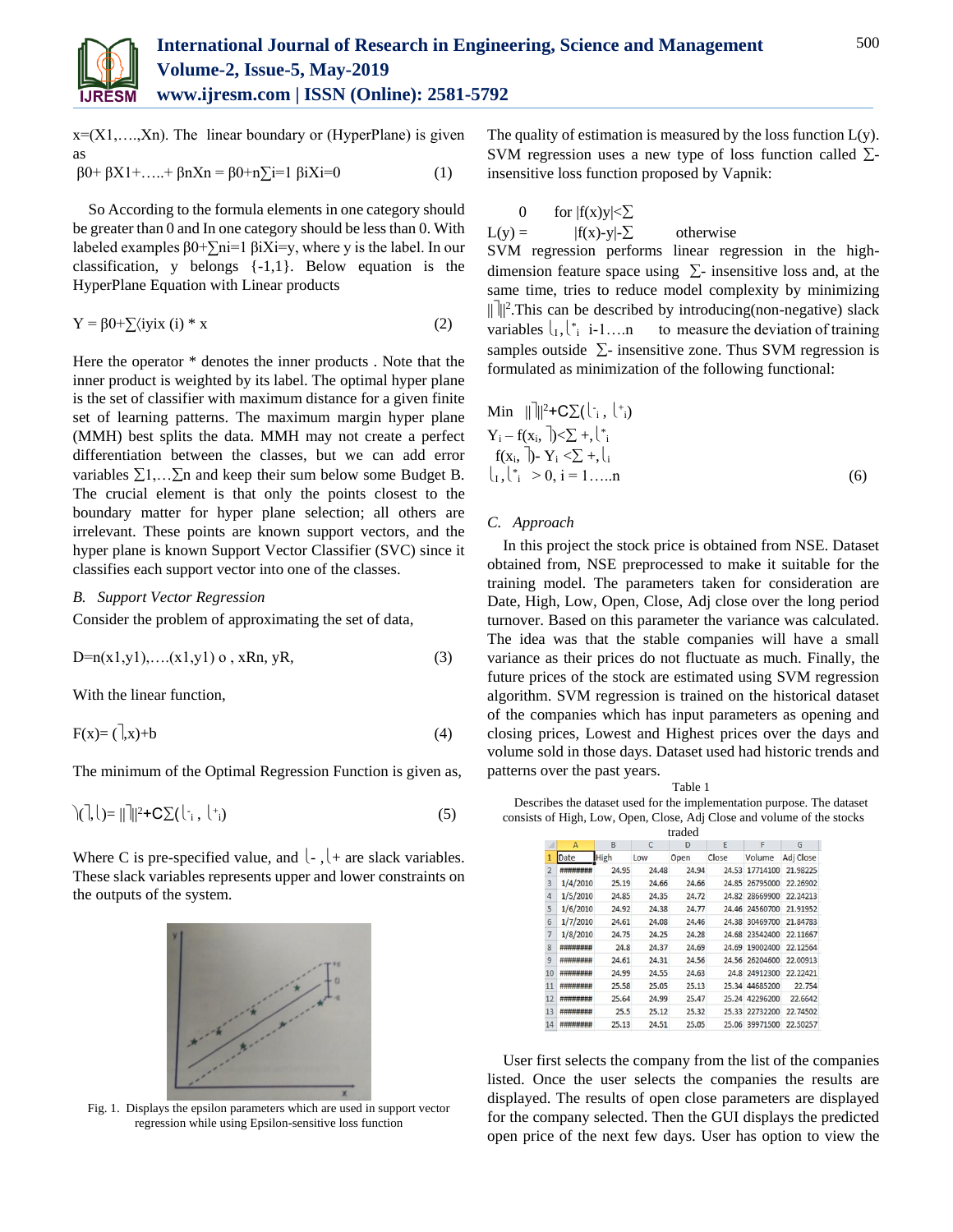

graph of the selected company.

The fig. 2, shows the graphical comparison between actual open price and predicted price. So above we have seen the SVM forecasting and next we will use RNN for prediction.



Fig. 2. Displays comparison between actual and predicted open price

## *D. Recurrent Neural Network(RNN)*

As the financial indicators are changing very frequently fluctuating and stock market is highly violent. As there is the advancement in the technology there is the need to gain the steady fortune is needed and better prediction methods should be implied. So for steady prediction the Recurrent neural network has been used. RNN has been proved to best efficient method for processing of sequential data. Long Short term memory is successful architecture of RNN. LSTM introduces the memory cell a unit of computation that replaces traditional artificial neurons in the hidden layer of the network. With this memory cells, network is able to effectively associate memories and input remote in time, hence suit to grasp the structure of data dynamically over time with high prediction capacity.

*Step 1. Raw Data*

In this step first the training data set is imported from the csv file which is present in the desktop and this dataset is used for the stock prices prediction.

# Importing Training Set  $ds = pd.read_csv("TICKER.csv")$  $dataset = ds.iloc[:, [2,5]]. values$  $X = ds.iloc[:, 2].values$  $y = ds.iloc[:, 5].values$ 

*Step 2.* Data preprocessing the preprocessing involves following steps a)Data discretization: It is important for numerical data it is nothing but the process of data reduction b)Data Transformation: Normalizing the data c) Data cleaning: if any missing values are present will be filled here d)Data Integration : after all the steps finally integration is done.

# Feature Scaling  $scaler = MinMaxScaler(feature_range=(0, 1))$ dataset\_scaled = scaler.fit\_transform(dataset)  $X =$  dataset scaled[:, 0]  $y = dataset\_scaled[:, 1]$ # Splitting the dataset into the Training set and Test set  $X$ \_train,  $X$ \_test,  $y$ \_train,  $y$ \_test = train\_test\_split $(X, y,$ test\_size =  $0.2$ , random\_state = 0)

# Sizes of dataset, train\_ds, test\_ds dataset  $sz = X.shape[0]$ train\_sz =  $X$ \_train.shape[0] test\_sz =  $X$ \_test.shape[0]

# reshape our data into 3 dimensions, [batch\_size, timesteps, input\_dim]

 $X_train = np.reshape(X_train, (train_sz, 1, 1))$ y\_train = np.reshape(y\_train, (train\_sz, 1))

*Step3. Feature extraction:* Feature extraction is nothing but selection the data which are actually required they are open , close high, low and volume.

from keras.models import Sequential from keras.layers import Dense from keras.layers import LSTM from keras.layers import Dropout from keras.models import load\_model

*Step 4.* Training neural Network: Now in this stage we will train our data by submitting our data to neural network with assigning random biases and weights .There is a sequential input layer next 3 LSTM Layers and dense layer. The dense layer also has an activation function and last linear activation function in output layer.

# Initializing the RNN  $regressor = Sequential()$ 

# Adding fist LSTM layer and Drop out Regularization regressor.add(LSTM(units=500, return\_sequences=True,  $input\_shape = (X_train.shape[1], 1))$ regressor.add(Dropout(.2))

# Adding 2nd layer with some drop out regularization regressor.add(LSTM(units=500, return\_sequences=True)) regressor.add(Dropout(.2))

# Adding 3rd layer with some drop out regularization regressor.add(LSTM(units=500, return\_sequences=True)) regressor.add(Dropout(.2))

# Adding 4th layer with some drop out regularization regressor.add(LSTM(units=500, return\_sequences=False)) regressor.add(Dropout(.2))

#### *Regularization*

Regularizing is making sure that weights do not get too large and it do not just focus only one point, hence overfitting. So we should always have a large penalty for large weights (Now the large will totally depend on the regularizer used).

#### *Dropouts*

If some of the neurons suddenly stops working then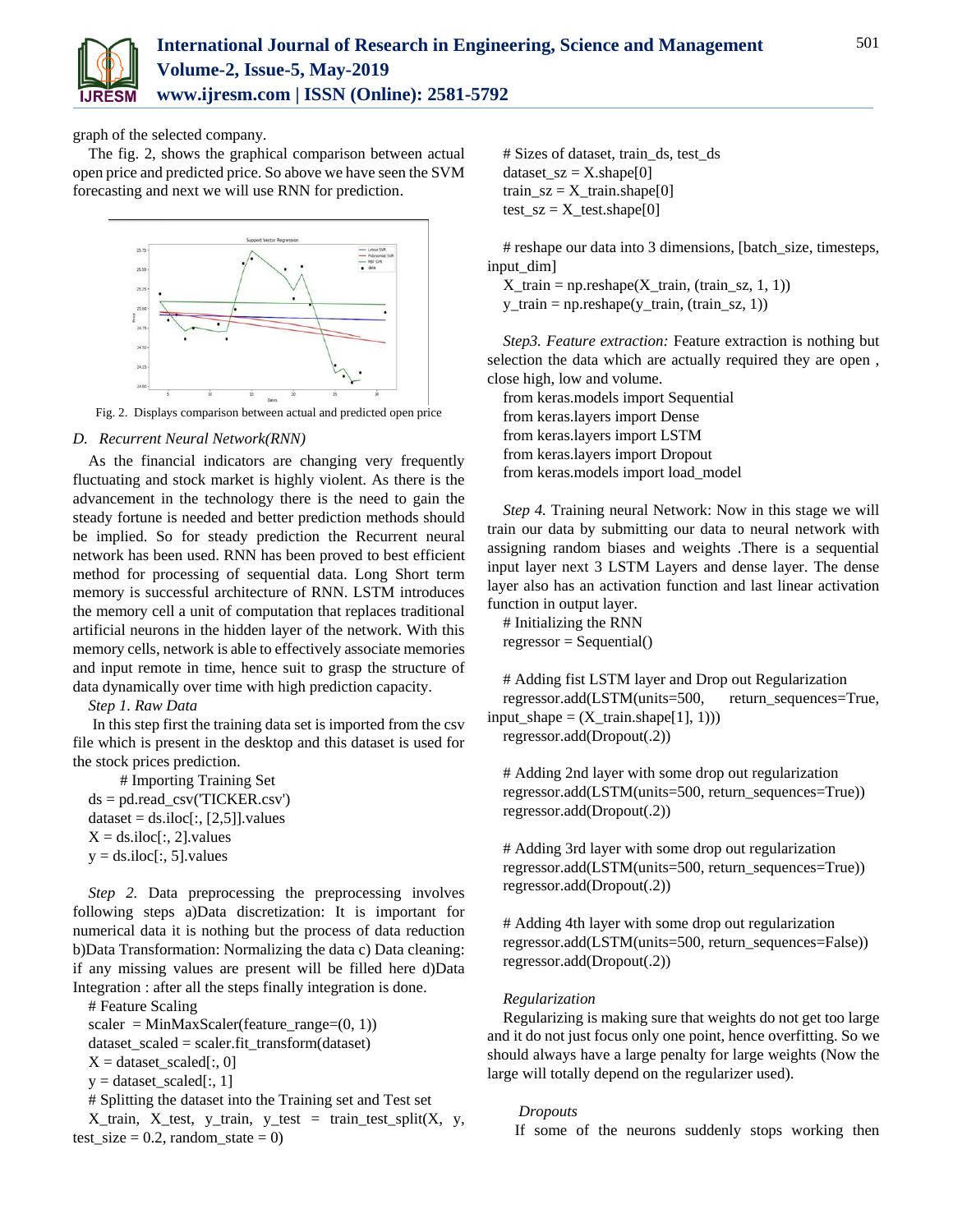

overfitting occurs To prevent this overfitting new method called Dropouts have been used. This forces the model to not be over dependent on specific group of neurons and consider all of them. So to predict the trend without focusing on any one neuron the robust Dropout method is used.

*Step5. Prediction:* The prediction of the value is calculated and the structure is rebuild based on the predicted result. Then the error is calculated using Mean squared error based on the actual and the predicted result.

real\_stock\_price =  $np.array(X_test)$ inputs = real\_stock\_price  $inputs = np.reshape(inputs, (test_sz, 1, 1))$ predicted\_stock\_price = regressor.predict(inputs)

# rebuild the Structure  $dataset_test\_total = pd.DataFrame()$ dataset\_test\_total['real'] = real\_stock\_price dataset\_test\_total['predicted'] = predicted\_stock\_price

# real data price VS. predicted price predicted\_stock\_price = scaler.inverse\_transform(dataset\_test\_total)

# count of Wrong predicted value after applying treshold err\_cnt=error\_count(predicted\_stock\_price[:,0], predicted\_stock\_price[:, 1], toler\_treshold =  $5.0$ )

# Calc difference between real data price and predicted price diff\_rate=calc\_diff(predicted\_stock\_price[:,0], predicted\_stock\_price[:, 1])

# # MSE

mse=mean\_squared\_error(predicted\_stock\_price[:,0], predicted\_stock\_price[:, 1])

*Step 6. Visualization:* For the easy and better visualization the graph for the user has been plotted between the actual and predicted result. As it will be easy for the user to get knowledge from it.

############ Visualizing the results ############  $inputs = np.array(X)$  $inputs = np.reshape(inputs, (dataset\_sz, 1, 1))$ 

all\_real\_price =  $np.array(y)$ all\_predicted\_price = regressor.predict(inputs)

# rebuild the Structure dataset\_pred\_real = pd.DataFrame() dataset\_pred\_real['real'] = all\_real\_price dataset\_pred\_real['predicted'] = all\_predicted\_price

# real test data price VS. predicted price all\_prices = scaler.inverse\_transform(dataset\_pred\_real) ## Visualising the results plot(predicted=all\_prices[:, 0]) plot(real=all\_prices[:, 1]) plot(predicted=all\_prices[:, 0], real=all\_prices[:, 1])

Graph showing the actual and the predicted cost of the google stock:



Fig. 3. Displays comparison between actual and predicted open price of google stocks

# *E. Accuracy*

Now we have implemented both SVM and RNN and made prediction on the training data. But the key factor on selection between the two algorithms is Accuracy. The one with the higher accuracy can be used to precisely predicting the stock prices of future event. Below picture show the accuracy of the algorithm:

The below pictures shows the SVM accuracy of reliance and TCS company's prediction:

*1) Reliance Company*



Fig. 4. Displays accuracy and prediction of reliance stock company

*2) TCS company*



Fig. 5. Displays accuracy and prediction of TCS stock company